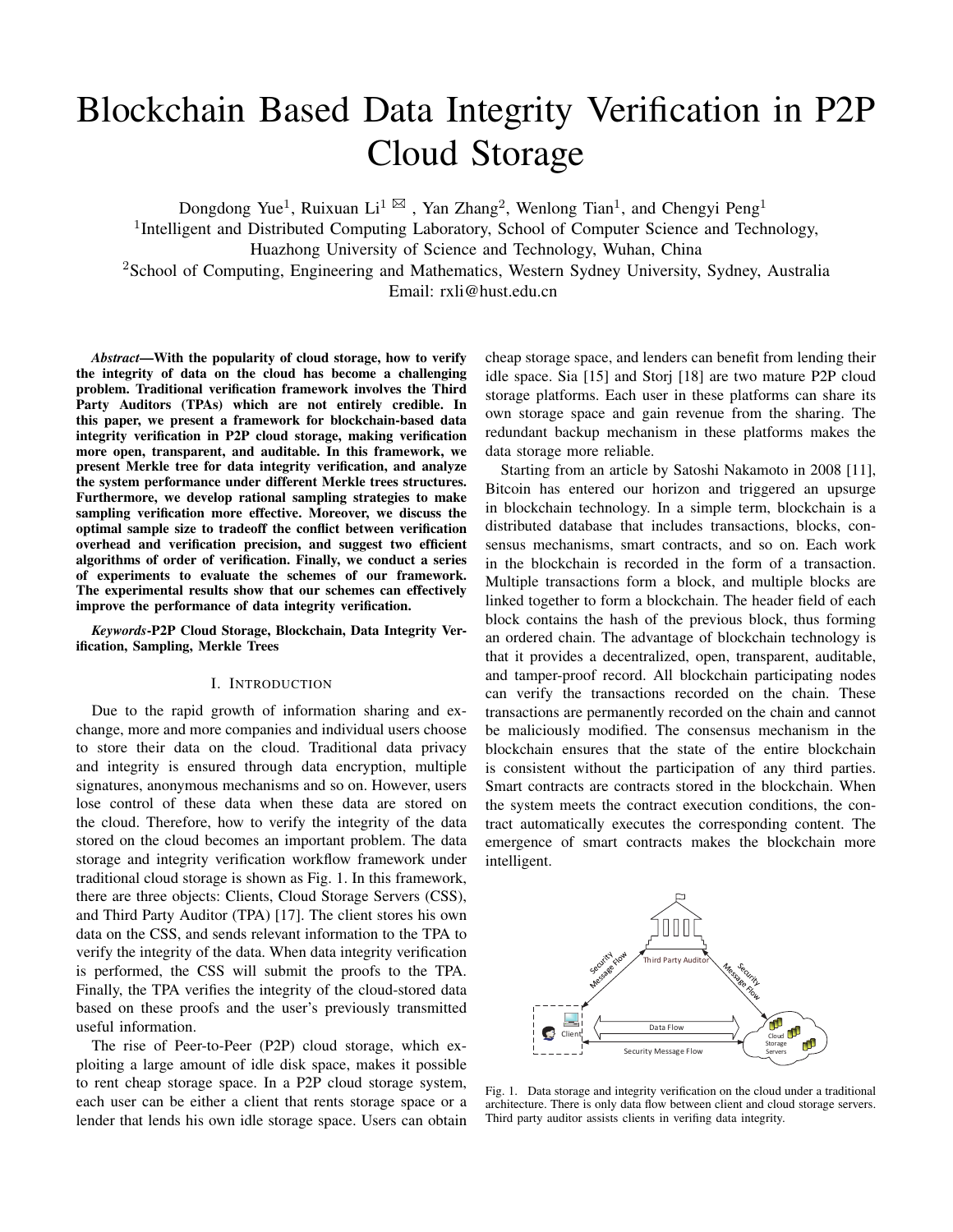In the traditional scenario where the TPA is introduced for data integrity verification, the TPA may not be completely trusted. However, there are also trust issues in verification scenarios that do not involve TPA. From the perspective of CSS, malicious Clients may intentionally claim that their data is not completely preserved by CSS, thus extorting damages from CSS. From the Clients perspective, the dishonest CSS may still claim to guarantee the integrity of the data without saving the complete data, thus harming the Clients interests. Therefore, we can introduce blockchain for data integrity verification in the case of mutual distrust between CSS and Clients. Sia [15] is a P2P cloud storage platform that combines blockchain for data integrity verification. On this platform, blockchain is used to record relevant information for data integrity verification. Such information will be stored permanently on the blockchain and cannot be modified, which makes the verification results more reliable. However, Sia [15] neither provided a complete verification mechanism, nor considered how to select partial data shards for verification. While in the case of limited resources or high real-time requirements, it is necessary to verify the integrity of the whole data by verifying partial data shards. Therefore, how to select partial data shards and guarantee the performance of data integrity verification is a problem worth studying.

In this paper, we firstly propose a general data integrity verification framework to solve this problem for blockchain based P2P cloud storage. Then we analyze the performance of Merkle trees with different structures, and propose a sampling strategy to select shards for validation. The main contributions of this paper are summarized as follows.

- We propose a general data integrity verification framework for blockchain based P2P cloud storage. This framework solves the problem of untrustworthy in traditional verification mechanism. In this framework, clients and cloud servers that do not trust each other can interact.
- Based on the proposed framework, we use Merkle trees for data integrity verification based on blockchain and analyze the performance of Merkle trees under different structures. Then, we present a sampling strategy and discover an optimum sample size to verify data integrity. These make it more effective to verify the integrity of data when only a part of data can be verified because of limited computation resources.
- We conduct extensive simulations to evaluate the performance of the proposed framework by implementing a prototype system. Simulation results demonstrate the feasibility of the proposed framework and validates our theoretical analysis.

The rest of this paper is organized as follows. In Section II, we discuss the related work from three aspects. Then, Section III describes the detailed design of our framework. Experimental studies are presented in Section IV. Finally, Section V concludes the paper with some remarks.

## II. RELATED WORK

This section firstly reviews the P2P cloud storage. Then, we introduce how data integrity verification works in traditional cloud storage. Finally, the research work on applying blockchain to verify data integrity is elaborated.

# *A. P2P Cloud Storage*

The mainstream cloud storage systems, such as Google's GFS (Google File System) [3], Amazon's elastic cloud, and open source HDFS (Hadoop Distributed File System), have adopted a similar centralized architecture, in which there is a huge risk of single point failure. The central server is easy to become the bottleneck of the system. Once the central server collapses, it may cause the whole cloud storage service to be unavailable. Many features of P2P systems, such as non centralization, scalability, robustness, high performance and load balancing, can solve this kind of problem. Ji-Yi *et al.* proposed a general model of P2P based cloud storage system, which can provide higher quality of cloud storage services [8].

Some other researchers work on data management in P2P cloud storage. As cloud computing is generally regarded as the technology enabler for Internet of Things, Teing *et al.* tried to ensure the most effective collection of evidence from P2P cloud enabled IoT infrastructure [14]. Since cloud severs and users usually locate outside the trusted domain of data owners, P2P storage cloud brings new challenges for data integrity and access control when data owners store data on it. To address this issue, He *et al.* designed a ciphertext-policy attributebased encryption scheme and a proxy re-encryption scheme [7]. Based on these schemes, they further proposed a secure, efficient and fine-grained data access control mechanism for P2P storage cloud. However, there is little work on data integrity verification in P2P cloud storage.

#### *B. Data Integrity Verification in the Traditional Cloud Storage*

There are mainly two types of traditional data integrity verification mechanisms. One is Provable Data Possession (PDP); the other is Proofs of Retrievability (POR). PDP can quickly verify whether the data stored on the cloud is intact, while POR can restore the damaged data when the data integrity is compromised. The basic PDP authentication method is proposed by Deswarte *et al* [6]. Before the user uploads his own data, he uses the Hash-based Message Authentication Code (HMAC) to calculate the Message Authentication Code (MAC) value of the data and saves it at local. When verifying these data, the user first downloads the data stored on the cloud, then calculates the MAC value of the downloaded file, and compares it with the MAC value previously saved to determine whether the data integrity is guaranteed.

Although this mechanism is simple, directly downloading complete data requires a lot of resources and may lead to leakage of data privacy. Then Seb *et al*. proposed a blockbased scheme to reduce the computational overhead [12]. Due to the deterministic verification method, the verification result may not be completely correct. Then Ateniese *et al.*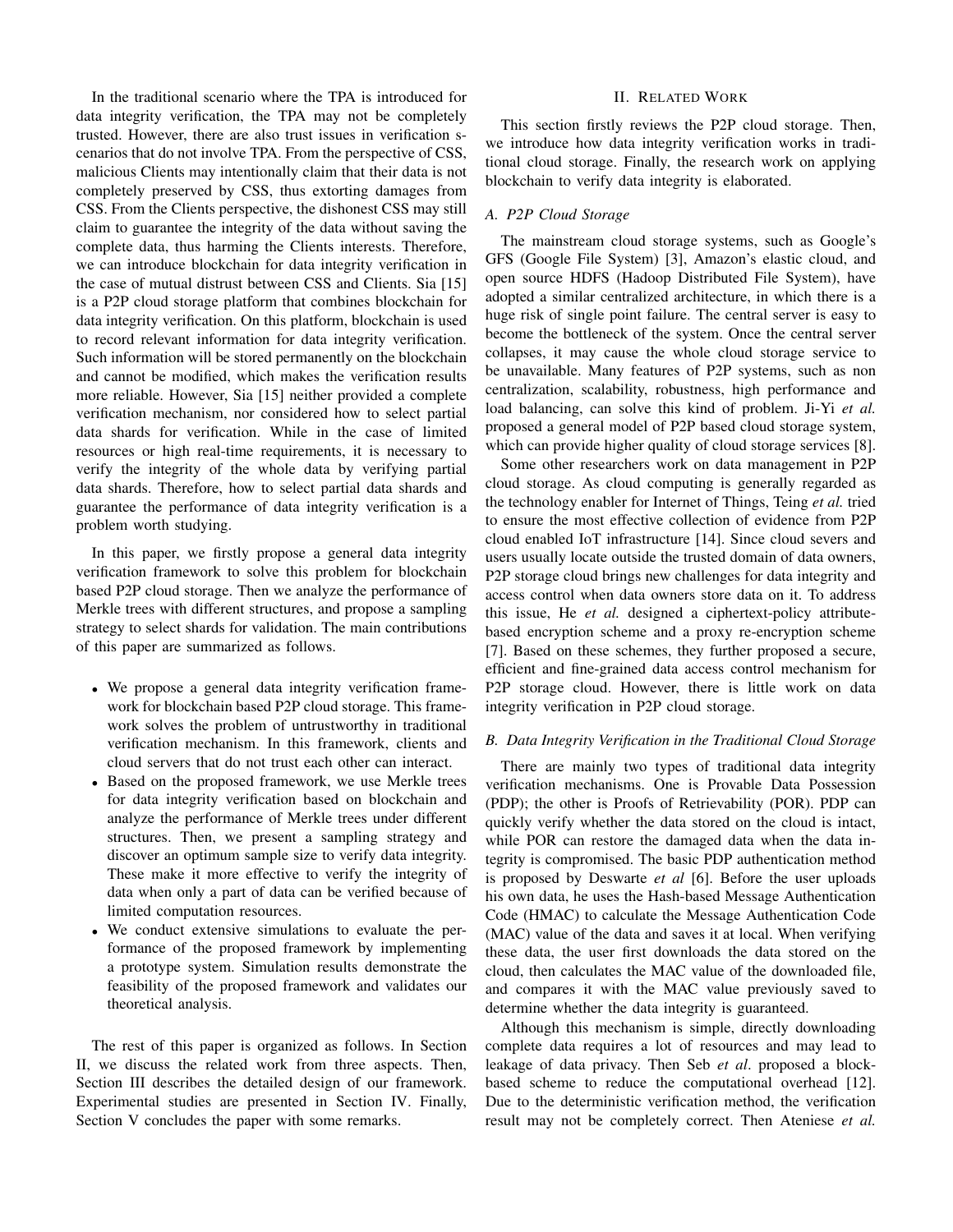proposed using probabilistic strategies to complete the integrity verification. They used the homomorphic properties of RSA signature mechanism, gathered evidence in a very small value, which greatly reduced the communication overhead [1]. Subsequently, Curtmola *et al*. implemented the data integrity verification mechanism in the case of multiple copies, but it didn't support the dynamic operation of data [5]. Ateniese *et al.* first considered the dynamic operation of data. They presented simple modified mechanism of the PDP based on their previous work [1], making it support dynamic data manipulation [2]. However, this mechanism does not support insert data. In response to this problem, Wang *et al.* implemented a PDP mechanism that supports full dynamic operation. This mechanism uses the Merkle tree to guarantee the correctness of the data block, and uses the Boneh-Lynn-Shacham (BLS) signature to guarantee the correctness of the data block value [17]. Later, they also proposed a privacy protection verification scheme that uses random masking techniques to make TPA unable to know the data information provided by cloud service providers.

Although the PDP authentication mechanism can efficiently verify the integrity of data, it cannot recover invalid data. Juels *et al.* proposed a sentinel-based POR mechanism [9]. Nevertheless, it can only conduct a limited number of verifications. Subsequently, Shacham *et al.* used the BLS short message signature mechanism to construct homomorphic verification tags, which can reduce the communication overhead for verification [13]. However, it is difficult to be implemented. Wang *et al.* proposed using the linear features of the error correction code to support partial dynamic operations, while it could not support the dynamic insertion of data [16]. Chen *et al.* optimized Wang's mechanism and used the Reed-Solomon erasure code technique to recover the failed data, which can improve the recovery efficiency, but increase the computational  $cost$  [4].

## *C. Blockchain based Data Integrity Verification*

The problems of incomplete trust caused by traditional data integrity verification make it an inevitable trend to integrate blockchain technology into data integrity verification of cloud storage. Liu *et al.* applied the blockchain technology to the Internet of Things (IoT) and proposed a blockchain-based data integrity service framework. Without relying on TPA in this framework, data owners and data consumers can be provided with more reliable data integrity verification [10]. However, their work is to target at IoT and is not applicable to scenarios with P2P cloud storage. How to design a universal data integrity verification framework in P2P cloud storage is a worthy research issue. It is because that each node can be either a storage provider or a storage renter under the combination of P2P cloud storage and blockchain. Therefore, this paper focuses on proposing a general and practical data integrity verification framework combined with the blockchain under the P2P cloud storage scenario.

#### III. THE PROPOSED METHOD

In this section, we firstly introduce our framework for data integrity verification. Then, we describe the structure of the Merkle trees. The performance of different structures of Merkle trees are analyzed in terms of computation overhead and communication overhead. Finally, we detailedly illustrate some strategies of sampling verification and propose the method about calculating the best sample size.

### *A. Data Integrity Verification Framework*

The framework of data storage and integrity verification under blockchain based P2P cloud storage is shown as Fig. 2. In this framework, there are three entites: Clients, Cloud Storage Servers (CSS), and Blockchain (BC). Clients upload their own data to the CSS and use BC to verify data integrity. The overall workflow is divided into two stages. As shown in Fig. 2(a), there are five steps in the preparation stage. In the first step, the client will slice his data into several shards, then uses these shards to construct a hash Merkle trees. In the second step, the client and CSS will agree on the hash Merkle trees. In the third step, the client will store the root of this hash tree denoted as root1 on the blockchain. In the fourth step, the client uploads his data and public Merkle trees to CSS. In the fifth step, CSS return the address that stores the client's data to client. As shown in Fig. 2(b), there are also five steps in the verification phase. In the first step, the client will send an challenge number  $si$  to CSS, which selects shard  $i$  to verify. In the second step, CSS use hash function to calculate a hash Digest  $i'$ , according to si and shard i. In the third step, CSS send Digest  $i'$  and the corresponding auxiliary information to BC. In the fourth step, the smart contract on the blockchain will calculate a new hash root denoted as  $root2$ , and compare  $root1$  with  $root2$ . If they are equal, the data integrity has been guaranteed; otherwise, the data integrity has been corrupted. In the last step, the BC will return the verify result to the client.

In this framework, clients will place the root of the Merkle trees on the blockchain before uploading the data. Due to the non tamperability property in blockchain, any client or CSS cannot modify the root stored on the blockchain, which makes integrity verification more credible. At the same time, due to the distributed nature of the blockchain, there is little possibility that the data on the blockchain will be damaged. Hence, the data integrity verification is more reliable.

## *B. Structure of the Merkle Tree*

The advantage of using Merkle trees to verify the data integrity is that the entire data file can be verified by a small segment of the entire data shards, which is relatively small regardless of the size of the original file. The structure of Merkle trees is shown as Fig. 3. The public part of this tree needs to be uploaded to the P2P CSS to assist in validating each data shard of the private part. The private part of this tree is composed of data shards  $shard_i$  and random challenges  $r_i$ . The random challenges can only be sent to the P2P CSS when the client needs to verify the corresponding data shards.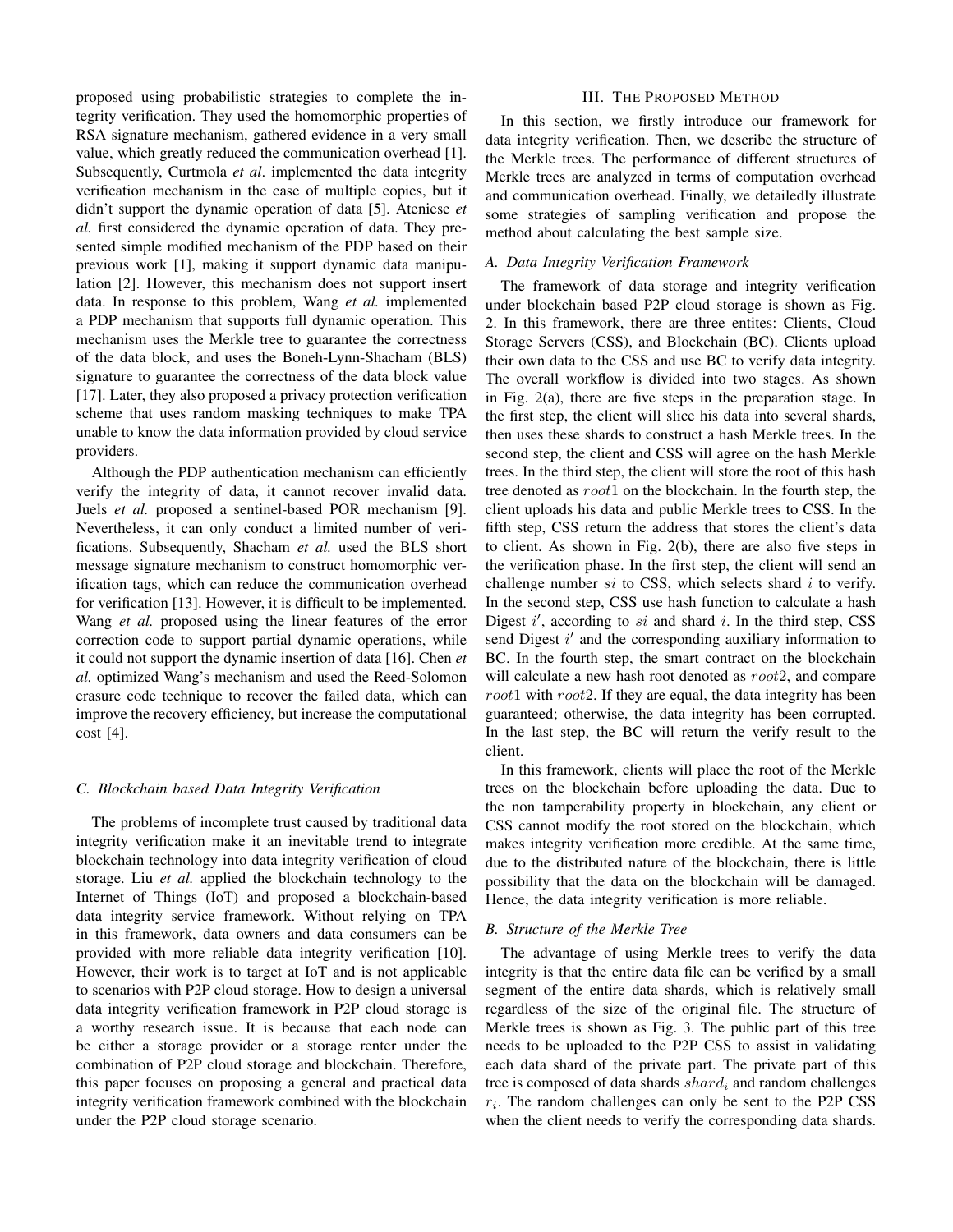Therefore, the private part is locally saved by the clients. The data uploaded by clients to P2P CSS are the data shards after data slicing. Since it is a tree structure, we can study the Merkle trees with different branches. This paper analyzes the different structures of Merkle trees, then discusses the communication overhead and computational overhead of the system under these structures.



(b) Verification stage

Fig. 2. Illustration of blockchain based data integrity verification framework. (a) shows the workflow of user uploading data to P2P cloud storage servers. (b) shows the workflow of verifying data integrity in P2P cloud storage servers combined with blockchain.

*1) Communicational Cost:* Since the public tree needs to be passed from the user to the cloud servers, the size of the public tree is proportional to the communication cost. Assuming that the output degree of each node of the tree is  $m$ , and the total number of leaf nodes, namely the total number of shards, is  $n$ , then the total number of nodes of the public tree is:

$$
sum(m) = m^{0} + m^{1} + m^{2} + \dots + m^{log_{m}n}
$$
  
=  $m^{0} + m^{1} + m^{2} + \dots + n$ . (1)

To explore the relationship between m and  $sum(m)$ , we assume that the number of branches of the two types of Merkle trees are  $m_1$ ,  $m_2$  respectively, which is satisfied with  $m_1 =$  $(m_2)^2$ .

When  $m_1 = (m_2)^2$  and n is fixed, the statement that  $sum(m_1)$  <  $sum(m_2)$  is true. So we can get the conclusion that when  $m$  (the branching of the Merkle tree) increases, the size of public tree decreases, the communication cost decreases.



Fig. 3. The structure of Multi-Branch Tree. There are two parts of this Merkle Trees, public and private. The arrows in this figure represent performing a hash function. The bottom layer of the private part consists of shards  $shard_i$  and random challenging numbers  $r_i$ . The second layer of the private part is the hash result  $Digest_i$  of the bottom layer.  $Leaf_m n$  in the public part of the Merkle tree is the nth leaf node of the m layer. The top of the tree is the hash root of this Merkle Trees, denoted as R. The public part is uploaded to cloud storage servers, and the private part is stored by the client.

*2) Computational Cost:* We measure the computational cost by calculating the delay in completing the computation, because the computational cost is proportional to the computational latency.

- (i) Verify Shards The latency of verifying shards = calculation times  $\times$  time cost of each calculation, and the calculation times of each shard is  $F1(m) = log_m n$ . When *n* is fixed,  $F1(m)$  decreases as *m* increases. So the latency of verifying shards decreases as  $m$  increases.
- (ii) Generate Merkle Trees The latency of generating Merkle trees is proportional to the size of public tree. From previous we know that the total number of nodes of the public tree decreases as  $m$  increases. So the latency of generating Merkle trees decreases as m increases.
- (iii) Generate Auxiliary Path The latency of generating the auxiliary path is proportional to the size of the auxiliary path. The size of the auxiliary path is  $F2(m)$ .

$$
F2(m) = (m-1)log_m n = (m-1)\frac{lnn}{lnm}
$$

$$
= lnn(\frac{m}{lnm} - \frac{1}{lnm})(m \ge 2).
$$
 (2)

 $F2(m)$  increases as m increases. But each element in the auxiliary path is a hash string, so that it takes up little memory overhead. It is also very quick to get the auxiliary path through the Merkle trees (as shown in the experiment), the cost of calculation is small. Therefore, the additional communication and computational costs of the auxiliary path caused by the multi-branch Merkle trees structure are negligible.

# *C. Sampling Verification*

Due to the limitation of real-time requirement, there is no need to verify all data shards to confirm the data integrity. In these cases, we need to choose a part of shards to verify.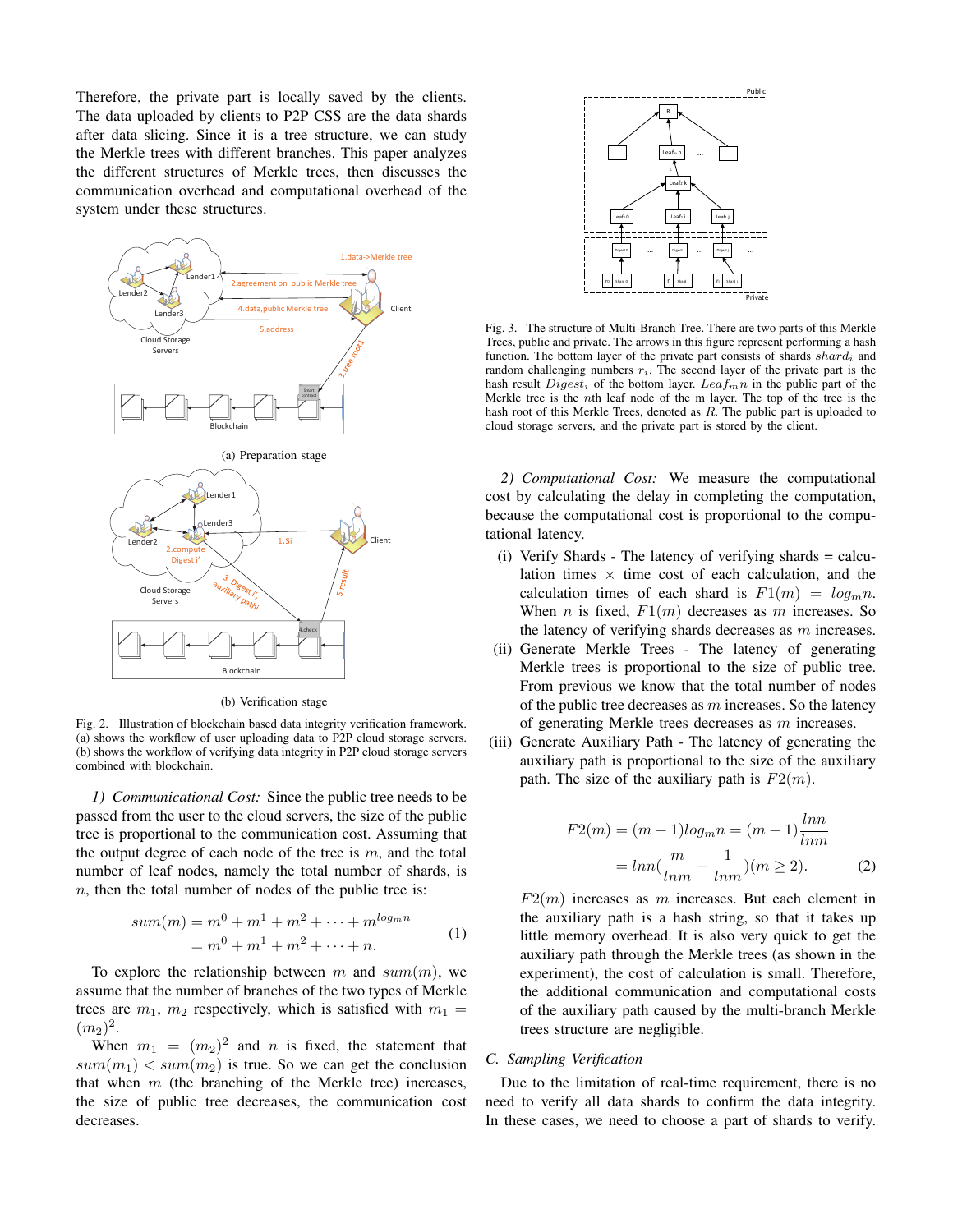Selecting a portion of the shards from the overall data shards for validation is regarded as a sampling problem. In our scenario, we choose random sampling strategy because the difference between each data shard is very small. Then, we adopt repeated sampling (sampling with replacement) to ensure that the probability of each shard to be chosen is the same, which guarantees the fairness.

*1) Sampling Strategy:* We adopt two sampling strategies: simple random sampling and stratified sampling. Firstly, simple random sampling is to generate sampling data through random functions. Secondly, stratified sampling is to stratify the overall data according to certain characteristics and then perform simple random sampling in each layer.

- (i) Simple Random Sampling The random function is used to randomly select shards for verification. Simple random sampling was first adopted at the beginning of the operation of the system, because we knew little about the service providers at this time.
- (ii) Stratified Sampling After a period of simple random sampling, we would get the service providers' ability to guarantee data integrity. Higher ability means a higher probability of preserving complete data. According to the grade of service providers' ability, we can divide the providers into several layers. Then perform random sampling over each layer. Assuming that providers are divided into three layers, denoted as R1, R2, R3 respectively, the sample sizes for each layer are  $N1, N2, N3$ respectively, and the sample size of sampling is  $N$ . We need to ensure  $N = N1 + N2 + N3$ . The sample size for each layer decreases proportionately to the grade of the service providers' ability to guarantee data integrity.

These two sampling strategies are combined to perform sampling. At the beginning of the system, Simple Random Sampling will be performed to get these service providers' credit rating. Higher credit rating means the ability to ensure higher data integrity. Then, according to these credit rating, we can divide the providers into several layers, and perform Stratified Sampling. After a while, we will rerun the Simple Random Sampling to update the providers at each layer, then perform Stratified Sampling continue.

*2) Sample Size:* The total number of validated shards is called sample size. Sample size of sampling will affect the cost and precision of verification. For the verification cost, the larger the sample size, the more pieces of shards need to be verified, and the higher the verification cost. That is the verification cost is positively correlated with the sample size. For the verification precision, the larger the sample size, the more representative it is of the overall data, and the higher the verification precision. It is means that the verification precision is also positively correlated with the sample size.

(i) Verification Cost - A simple linear function can be used to express the relationship between sample size N and verification cost C:

$$
C = c_0 + c_1 N,\t\t(3)
$$

where  $c_0 > 0, c_1 > 0$ .  $c_0$  represents the basic cost, and  $c_1$  represents the influence degree of sample size. The values of  $c_0$  and  $c_1$  are not of direct interest, but used to establish a linear relationship between C and N.

(ii) Verification Precision - Suppose the total number of data shards is  $n$ , where there are  $f$  invalid (lost or tampered) shards, and the sample size of sampling is  $N$ . The variable  $V$  is used to represent the number of invalid shards detected in the sampled data, then the probability  $P_V$  represents at least one invalid shard has been detected, which is:

$$
P_V = P\{V \ge 1\} = 1 - P\{V = 0\}
$$
  
=  $1 - \left(\frac{n - f}{n}\right)^N$ . (4)

Since we used repeated sampling, the probability that a shard selected randomly was valid is  $\frac{n-f}{n}$ . So when the share selected randomly was valid is  $\binom{n}{n}$ . So when the sample size is N, the probability that no invalid shard is detected is  $P\{V=0\} = \frac{n-f}{\sqrt{n}}$  $\frac{-f}{n} * \frac{n-f}{n}$  $\frac{-f}{n} * \cdots * \frac{n-f}{n}$ n  $\overbrace{N}$ .

(iii) Overall Consideration - The ideal situation is to spend as little verification cost as possible and obtain as high verification precision as possible. However, the verification cost and the verification precision are in contradictory relationship. What we need to do is finding an optimal sample size to tradeoff the contradiction between the verification cost and the verification precision. Therefore, we propose a Loss Function  $L(N)$  to comprehensively consider the impact of sample size on verification cost and verification precision, which is:

$$
L(N) = C + \lambda \frac{1}{P_V} = c_0 + c_1 N + \lambda \left( \frac{1}{1 - (\frac{n - f}{n})^N} \right),
$$
 (5)

where  $N \in (0, n], c_1 > 0, c_0 > 0$ . The relationship among loss, cost and precision reflected by the loss function should conform to the actual situation. That is, the higher the cost, the greater the loss, i.e. the loss is proportional to the cost. The higher the precision, the smaller the loss, i.e. loss and precision are inversely proportional. Therefore, we adopted Equation. 5 to express the relationship among loss, cost and precision in a simplified way.  $\lambda$  balances the importance between verification cost and verification precision. In practice, if we have a different emphasis on validation precision and validation overhead, we can change the value of  $\lambda$ . In order to simplify the analysis, we set  $\lambda = 1$  in our paper. As  $c_0, c_1, n, f$  can be obtained as constants,  $L(N)$ can be regarded as a function of variable N. Our goal is to find an optimal N to make  $L(N)$  minimum, we could get the following theorem to calculate the optimal N. *Theorem 1:* When  $N \in (0, n]$ , there exists the optimal  $N = N2$  to make  $L(N)$  minimum, where  $N2 =$  $log_a \frac{(2c_1 - lna) - \sqrt{lna^2 - 4c_1lna}}{2c_1}$  $\frac{\sqrt{lna^2-4c_1lna}}{2c_1}.$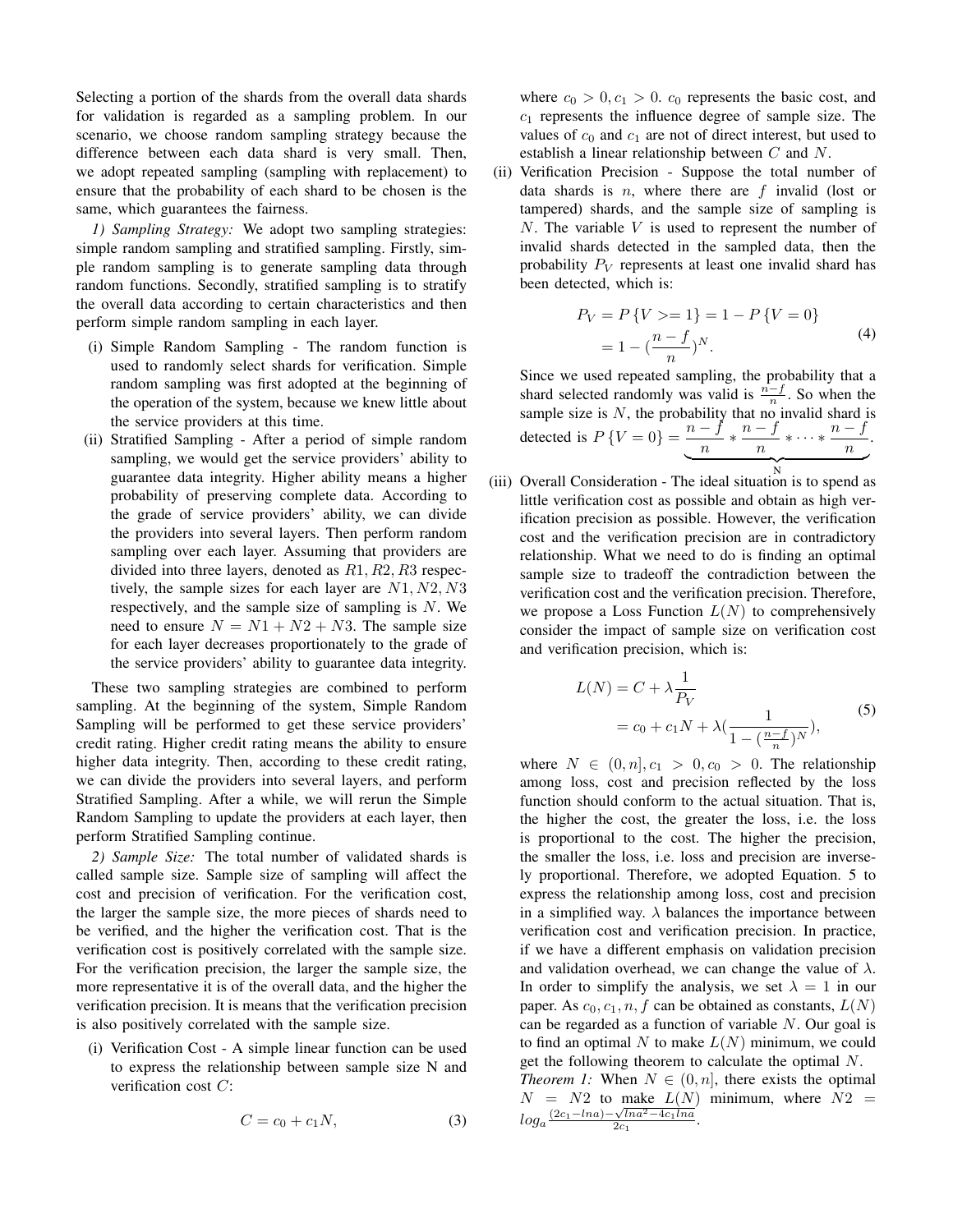*3) Order of Verification:* After getting the samples, appropriate strategies can be used to determine the order, in which the samples are verified. We can abstract this issue as follows. Given the sample size  $N$ , assuming there exists an invalid shard, denoted as  $i$ , to discover invalid shard  $i$ , which kind of validation strategies should be adopted so we can verify the least amount of shards, namely the verification cost is minimal.

Here we apply several basic algorithms, which are sequential verification, block verification, exponential verification, binary verification and fibonacci verification, to our new scenario. Due to the space limitation, we do not elaborate on the implementation steps of each algorithms in this paper.

## IV. EXPERIMENTS

In this section, we firstly describe the implementation of a prototype system of the proposed framework. Then, we conduct some experiments about the structure of Merkle trees and sampling verification, and analyze their performance through the experimental results.To simplify the description, symbols used in this paper are shown in Table I.

TABLE I NOTATIONS IN THIS PAPER

| Notation    | Description                           |
|-------------|---------------------------------------|
| <b>CSS</b>  | Cloud Storage Servers                 |
| <b>TPA</b>  | Third Party Auditor                   |
| BC          | <b>Blockchain</b>                     |
| $n_{\cdot}$ | the total number of shards            |
| m           | the branch number of the Merkle trees |
| <b>BBT</b>  | Binary-Branching Merkle trees         |
| <b>FBT</b>  | Four-Branching Merkle trees           |
| <b>EBT</b>  | Eight-Branching Merkle trees          |
|             |                                       |



Fig. 4. The implementation of data integrity verification framework. In this fig, solid lines represent logical relationships and dotted lines represent actual interactions.

## *A. Framework Implementation*

Fig. 4 shows the structure of the data integrity verification framework. The blockchain system is implemented by Ethereum as it is the most mature blockchain platform that supports smart contract. Clients and CSS are emulated through Ubuntu 16.04. The P2P cloud storage servers is implemented by IPFS, standing for Inter-Planetary File system, which is an attempt to share files in an HTTP manner. This paper focuses on how to select a part of data shards for data integrity verification and guarantee high performance. As for the impact

of blockchain on the throughput of the system, this is the other issue deserves further study, which is not discussed in the experimental part of this paper. The implementation steps of this framework is illustrated in Table II.

TABLE II IMPLEMENTATION STEPS OF DATA INTEGRITY VERIFICATION FRAMEWORK

| Step                     | Entities                         | Operation                                       |
|--------------------------|----------------------------------|-------------------------------------------------|
|                          | <b>Preparation Stage</b>         |                                                 |
|                          | Client                           | $data \rightarrow$ Merkle trees                 |
| $\overline{c}$           | $Client \longleftrightarrow CSS$ | agreement on Merkle trees                       |
| 3                        | Client $\rightarrow$ IPFS        | upload root1                                    |
| $\overline{4}$           | <b>IPFS</b> $\rightarrow$ Client | return ipfs-address-root1                       |
| 5                        | Client $\rightarrow BC$          | upload ipfs-address-root1                       |
| 6                        | Client $\rightarrow$ IPFS        | upload data, Merkle trees                       |
| 7                        | <b>IPFS</b> $\rightarrow$ Client | return ipfs address of each shard               |
|                          | Verification Stage               |                                                 |
|                          | $Client \rightarrow IPFS$        | send ipfs address of shard i                    |
| 2                        | <b>IPFS</b>                      | compute new root2                               |
| $\mathcal{E}$            | IPFS $\rightarrow$ BC            | send ipfs-address-root2                         |
| 4                        | BС                               | compare(ipfs-address-root1, ipfs-address-root2) |
| $\overline{\phantom{0}}$ | $BC \rightarrow Client$          | send verification result                        |

## *B. The Structure of Merkle Trees*

we conduct the experiments under three different Merkle trees structures, which are Binary Branching tree (BBT), Four-Branching tree (FBT), Eight-Branching tree (EBT). Then assuming the total number of shards is from 16 to 16384 (16, 64, 128, 256, 512, 1024, 2048, 4096, 8192, 16384). The performance of the three Merkle trees structures was compared in terms of the time cost of verifying shards, the time cost of building Merkle trees, and the time cost of generating auxiliary path.



Fig. 5. The relationship between the verification latency and the total number of shards.

Since *n* and *m* need to satisfy the relationship  $n = m^k (k =$  $(0, 1, 2, \ldots)$  to form a full tree, the n that different m can take is not completely the same. In the figure, the total number of shards that BBT, FBT, EBT can obtain is not exactly the same. Fig. 5 shows that EBT performs best and BBT performs worst in terms of the time cost of verifying shards. From Fig. 6, we can see that FBT and EBT are significantly better than BBT. This is mainly reflected in the following two aspects : (1) the latency of generating the Merkle Tree of FBT and EBT is always smaller than BBT and (2) as shards grow, the FBT's and EBT's latency growth rate are significantly smaller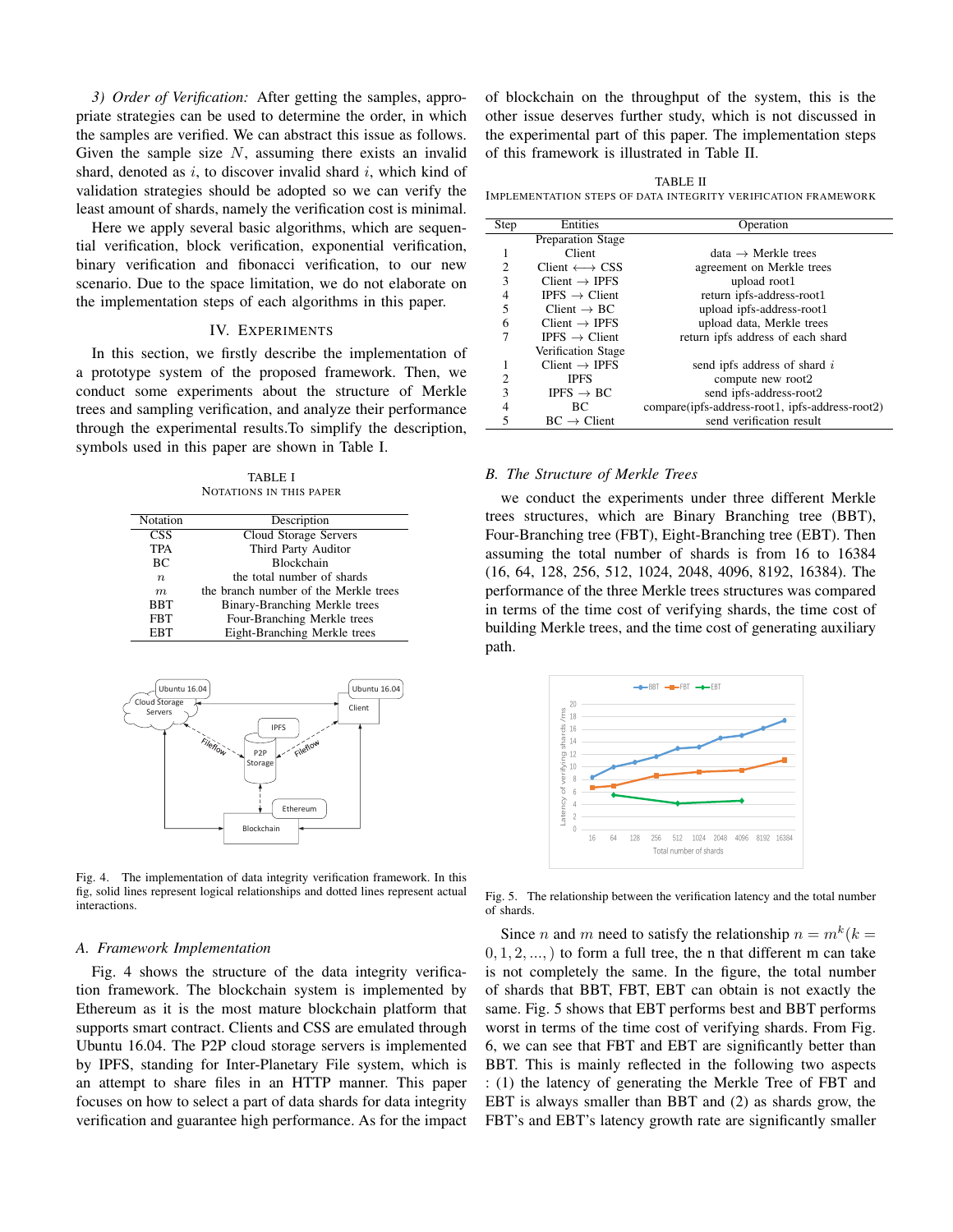than BBT's. As the computation cost is positively related to the computation delay, FBT and EBT are better than BBT in computation overhead. In terms of the auxiliary path, the previous theoretical analysis has concluded that the auxiliary path size will increase with the number of branches. However, each additional element of the auxiliary path is a hashed string, the increased storage space is small. At the same time, it can be seen through Fig. 7 that the time delay for generating auxiliary paths does not significantly increase with branches. Therefore, the additional communication and computation costs of the auxiliary path caused by the multiple branching tree structure are negligible. In summary, the performance of FBT and EBT are better than BBT.



Fig. 6. The relationship between the latency of generating Merkle Trees and the total number of shards.



Fig. 7. The relationship between the latency of generating auxiliary path latency and the total number of shards.

# *C. Sample Size*

In Section III, we have introduced the Loss Function  $L(N)$ , which involves  $c_0, c_1, n, f, N$ , to decide the suitable sample size. To simplify the calculation, we set  $c_0 = 0$ , then conduct two sets of experiments. In the first set of experiments, we assume the total number of shards  $n = 10000$ ,  $c1 = 0.053$  and take four different value of f, that is  $f/n = 0.001, f/n = 0.002, f/n = 0.01, f/n = 0.05$ . In the second set of experiments, we assume the total number of shards  $n = 10000$ ,  $f/n = 0.002$  and take four different value of c1, that is  $c1 = 0.7$ ,  $c1 = 0.4$ ,  $c1 = 0.1$ ,  $c1 = 0.01$ . Then describe the general direction of  $L(N)$  as N changes.

Fig. 8 and Fig. 9 show that as the sample size  $N$  increases, the value of the Loss Function  $L(N)$  decreases from a value firstly, after reaching a minimum value, it starts to increase continuously. Thus, there exits a most approprite value of N leading to the minimum value of  $L(N)$ . From Fig. 8, we can see that when  $f/n$  is larger, the minimum value of  $L(N)$  is closer to the Y-axis and X-axis. That means the more shards fail, the smaller the optimal sample size. As  $f/n$  increases, the minimum value of the Loss Function  $L(N)$  decreases. This means that the overall validation performance of this system increases as the number of failed shards increases. From Fig. 9, we can see that when  $c1$  increases, the optimal sample size decreases while the minimum value of the Loss Function increases. It means that when the weight of verification overhead increases, the optimal sample size decreases, while the overall validation performance of this system decreases.



Fig. 8. The relationship between Loss Function  $L(N)$  and the sample size N when  $f/n$  changes.



Fig. 9. The relationship between Loss Function  $L(N)$  and the sample size N when c1 changes.

## *D. Order of Verification*

In order to compare the verification performance of different algorithms, we set the sample size from 16 to 4096 (16, 256, 1024, 4096), and use sequential validations' cost as a benchmark. We make the sample data shard one invalid at a time, then count the number of verification costs higher or lower than the baseline at the failure location using different algorithms.

Fig. 10-11 show that the proportion of verification cost higher than the benchmark increases with the increase of sample size  $N$ . From Fig. 10a we know that when  $N$  is small, almost each algorithm works better than the benchmark. Comparing Fig. 10b, Fig. 11a and Fig. 11b, we can see that with the increases of sample size  $N$ , the performance of Binary verification is getting worse and worse, while the performance